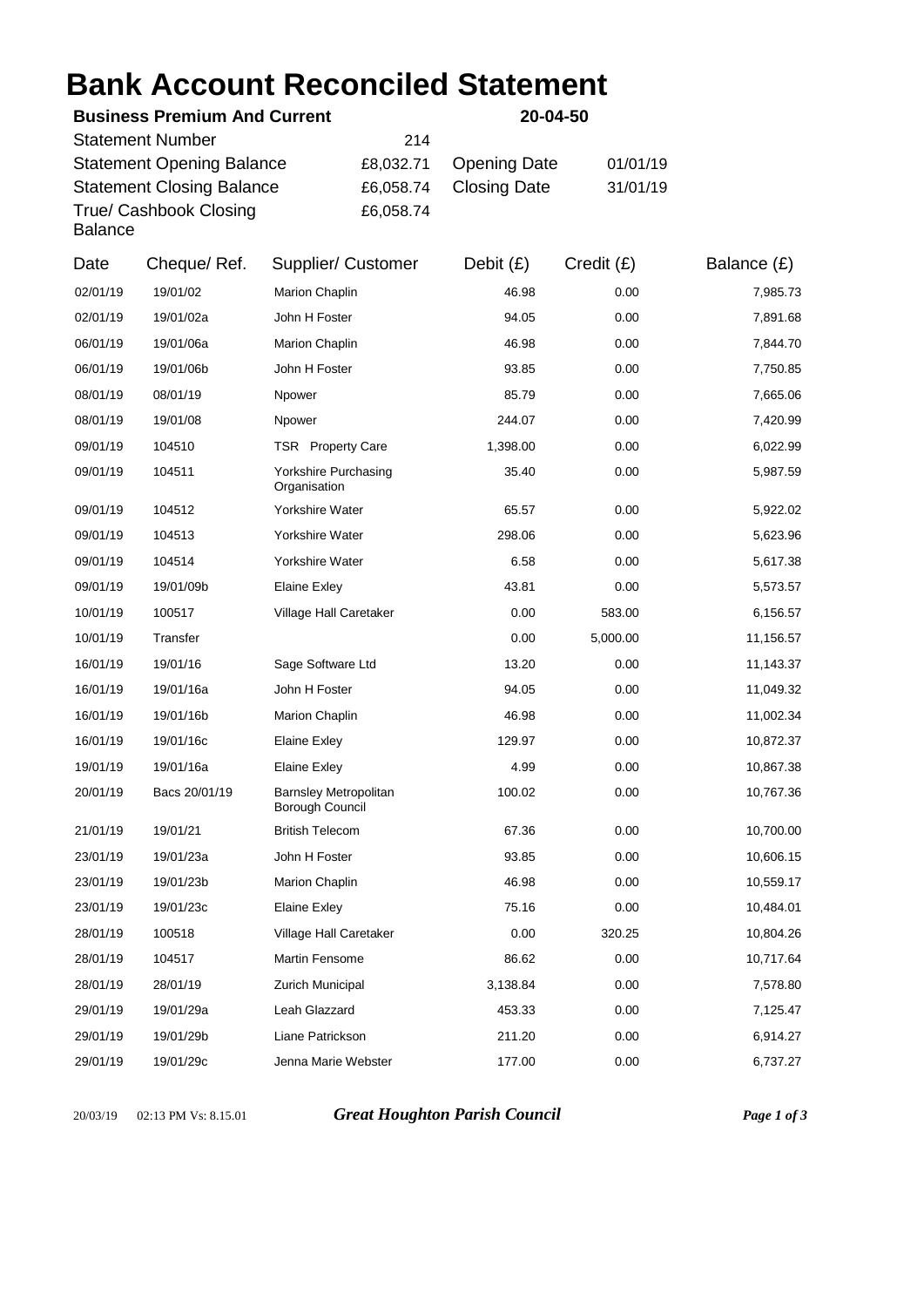## **Bank Account Reconciled Statement**

| 29/01/19 | 19/01/29d | <b>Martin Fensome</b> | 195.50 | 0.00 | 6,541.77 |
|----------|-----------|-----------------------|--------|------|----------|
| 30/01/19 | 104517    | <b>Martin Fensome</b> | 14.96  | 0.00 | 6,526.81 |
| 30/01/19 | 19/01/30a | Elaine Exley          | 150.32 | 0.00 | 6.376.49 |
| 30/01/19 | 19/01/30b | Marion Chaplin        | 46.98  | 0.00 | 6.329.51 |
| 30/01/19 | 19/01/30c | John H Foster         | 94.05  | 0.00 | 6,235.46 |
| 30/01/19 | 30/01/19  | <b>Viking Direct</b>  | 176.72 | 0.00 | 6.058.74 |

## Uncleared and unpresented effects

Total